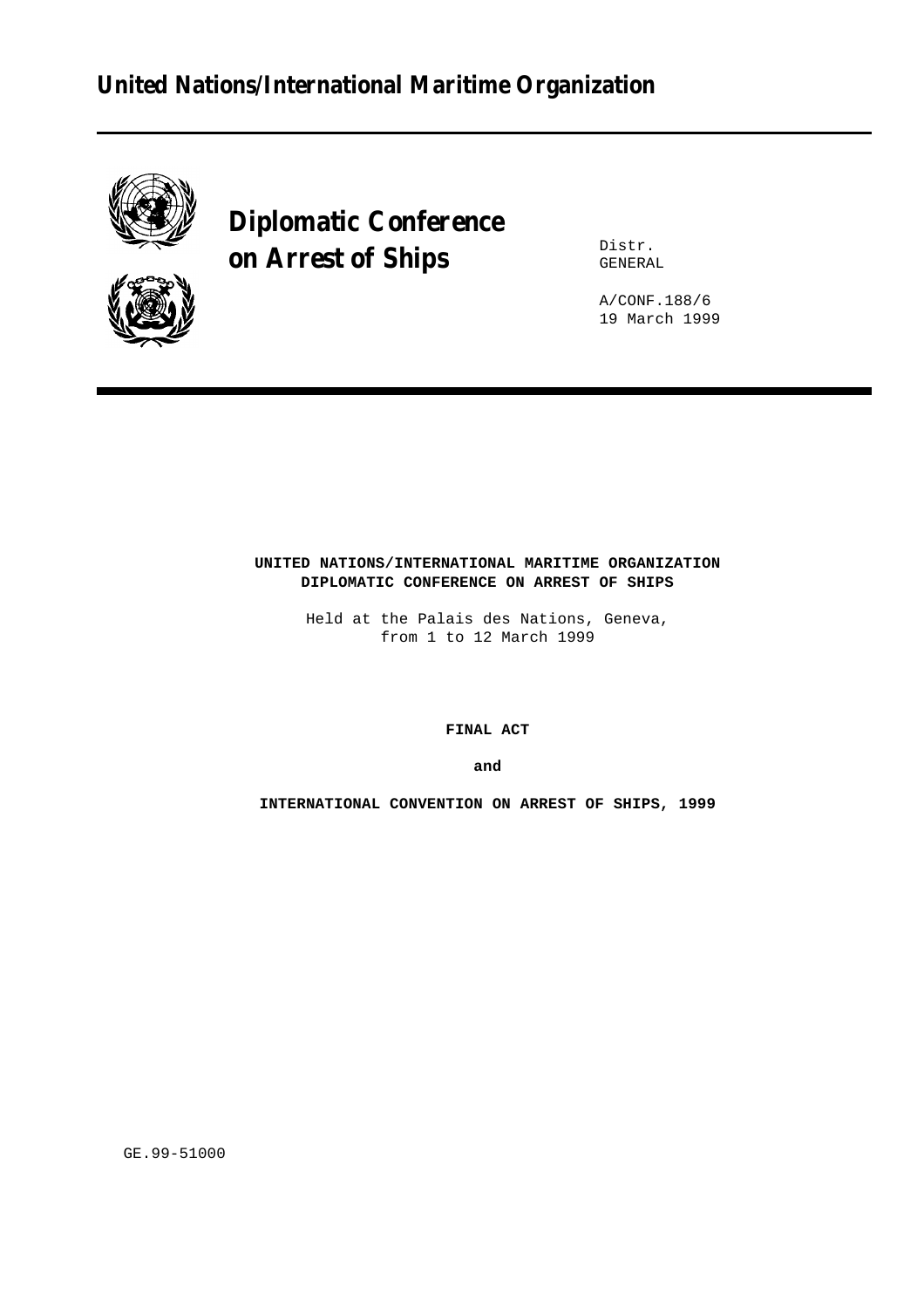# **CONTENTS**

|                          | Page |
|--------------------------|------|
|                          |      |
| International Convention |      |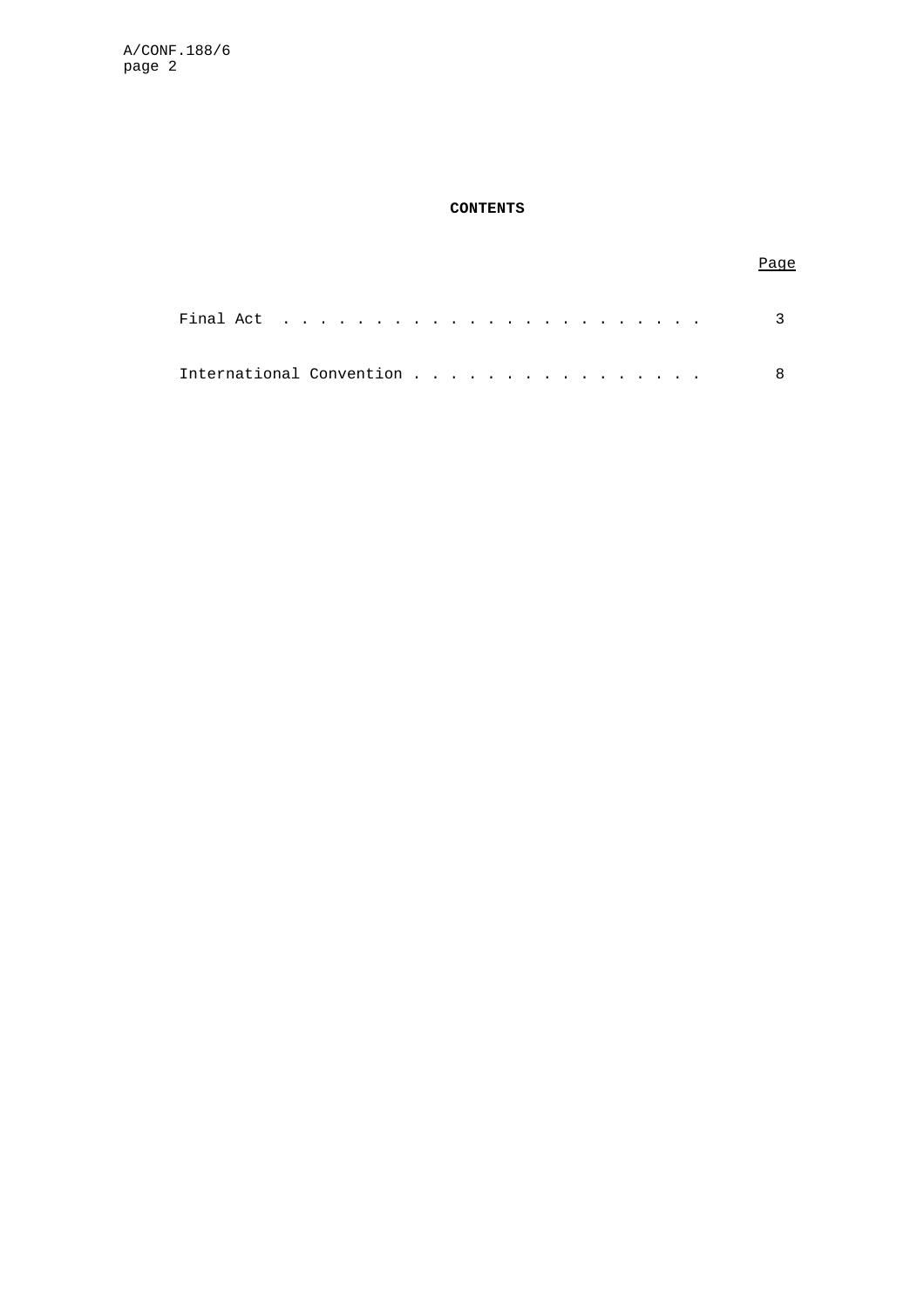# **FINAL ACT OF THE UNITED NATIONS/INTERNATIONAL MARITIME ORGANIZATION DIPLOMATIC CONFERENCE ON ARREST OF SHIPS**

1. The General Assembly of the United Nations, by resolution 52/182 of 18 December 1997, endorsed the convening of a Diplomatic Conference in order to consider and adopt a convention on arrest of ships.

2. The United Nations/International Maritime Organization Diplomatic Conference on Arrest of Ships was convened at Geneva from 1 to 12 March 1999.

3. Representatives from the following States participated in the Conference: Algeria, Angola, Argentina, Australia, Belarus, Belgium, Benin, Brazil, Bulgaria, Burundi, Cameroon, Canada, Chile, China, Colombia, Côte d'Ivoire, Croatia, Cuba, Cyprus, Denmark, Dominican Republic, Ecuador, Egypt, El Salvador, Estonia, Ethiopia, Finland, France, Gabon, Gambia, Georgia, Germany, Ghana, Greece, Guinea, Haiti, Honduras, Hungary, India, Indonesia, Iran (Islamic Republic of), Iraq, Israel, Italy, Japan, Kenya, Latvia, Lebanon, Liberia, Lithuania, Madagascar, Malta, Marshall Islands, Mauritania, Mexico, Monaco, Morocco, Mozambique, Netherlands, Nigeria, Norway, Pakistan, Panama, Peru, Philippines, Poland, Portugal, Republic of Korea, Romania, Russian Federation, Senegal, Singapore, Slovakia, Slovenia, South Africa, Spain, Sri Lanka, Sudan, Sweden, Switzerland, Syrian Arab Republic, Thailand, Trinidad and Tobago, Tunisia, Turkey, Ukraine, United Arab Emirates, United Kingdom of Great Britain and Northern Ireland, United Republic of Tanzania, United States of America, Uruguay, Viet Nam, and Yemen.

4. Hong Kong Special Administrative Region of China and Macao, associate members of the International Maritime Organization, were represented by observers.

5. The following intergovernmental organizations were represented by an observer: Arab Labour Organization, Organization of African Unity, Organization of American States, Organization of the Islamic Conference, Intergovernmental Organization for International Carriage by Rail.

6. The following non-governmental organizations were represented by an observer: general category: International Chamber of Commerce, International Confederation of Free Trade Unions, World Federation of United Nations Associations; special category: International Ship Suppliers Association, International Association of Ports and Harbours, Latin American Association of Navigational Law and Law of the Sea, International Chamber of Shipping, Comité Maritime International, Institute of International Container Lessors, Ibero-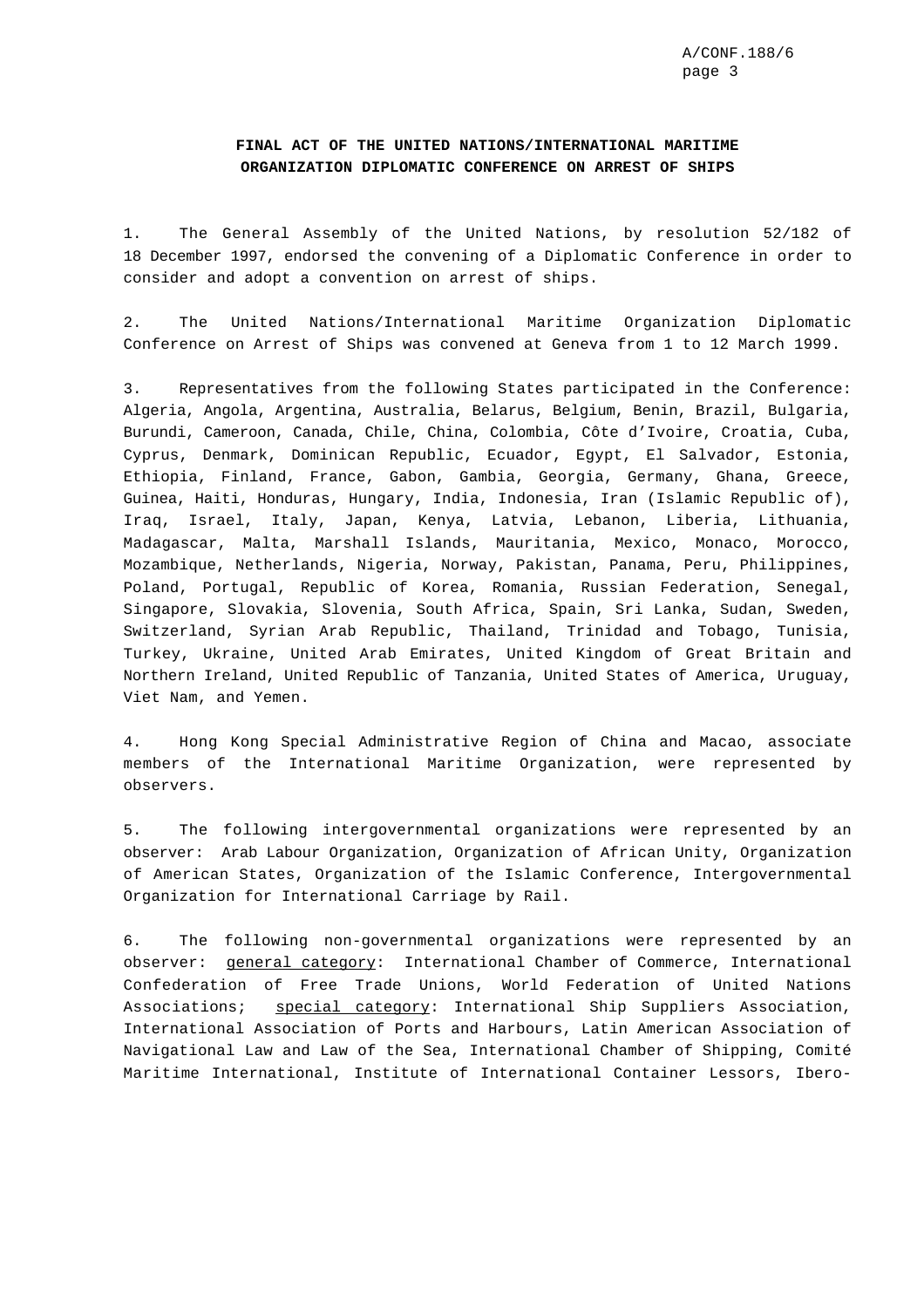American Institute of Maritime Law, International Group of P&I Clubs, International Union for Conservation of Nature and Natural Resources.

7. The Conference elected the following officers:

President: Mr. Zhu Zengjie (China) Vice-Presidents: Mrs. Ida Barinova (Russian Federation) Mr. Marc Gauthier (Canada) Mr. Mykola Maimeskul (Ukraine) Mr. Mahmoud Bahey Eldin Ibrahim Nasrah (Egypt) Mr. Eladio Peñaloza (Panama) Mr. Luigi Rovelli (Italy) Mr. Lalchand K. Sheri (Singapore)

Rapporteur-General: Mr. Walter de Sa'Leitao (Brazil)

8. The Conference established a Main Committee, a Drafting Committee and a Credentials Committee.

Main Committee

- Chairman: Mr. K.J. Gombrii (Norway)
- Members: open-ended

Drafting Committee

Chairman: Mr. Malcolm J. Williams, Jr. (United States of America)

Core members: Algeria, Argentina, Belgium, China, Côte d'Ivoire, Croatia, Denmark, Egypt, France, Gambia, Germany, Ghana, Lithuania, Mexico, Russian Federation, Spain, Sri Lanka, Tunisia, Turkey, United Kingdom of Great Britain and Northern Ireland, and United States of America.

### Credentials Committee

| Chairman: | Ms. Sama Payman (Australia)                         |
|-----------|-----------------------------------------------------|
| Members:  | Australia, Benin, Brazil, China, Haiti, Mozambique, |
|           | Philippines, Russian Federation, United States of   |
|           | America.                                            |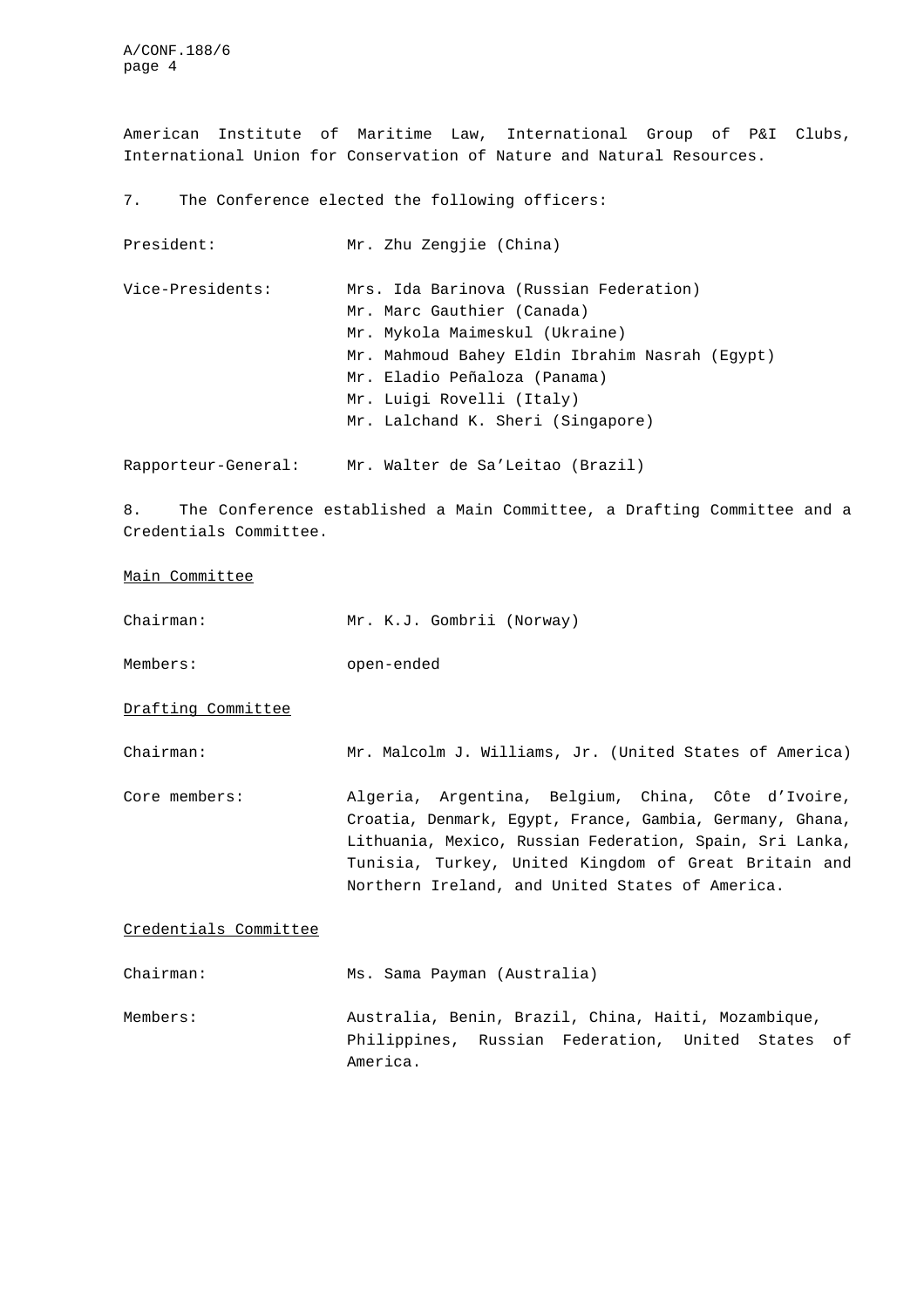9. The secretariat of the Conference included the following officers: Secretary-General of UNCTAD, Mr. Rubens Ricupero; Executive Secretary, Mr. Jean Gurunlian, Director, Division for Services Infrastructure for Development and Trade Efficiency, UNCTAD; Deputy Executive Secretary, Mrs. Rosalie Balkin, Director, Legal Affairs and External Relations Division, IMO; Mrs. Monica N. Mbanefo, Senior Deputy Director, IMO; Mr. Agustín Blanco-Bazán, Senior Legal Officer, IMO; Ms. Mahin Faghfouri, Head, Legal Unit, SITE, UNCTAD; Mr. Carlos Moreno, Legal Officer, SITE, UNCTAD; Mr. Erik Chrispeels, Senior Legal Officer, UNCTAD; Mr. Awni Behnam, Secretary of the Conference, UNCTAD; Mr. Karma Tenzing, Deputy Secretary of the Conference, UNCTAD.

10. The Conference had before it, as a basis for its work, the draft articles for a convention on arrest of ships<sup>1</sup>, prepared by the Joint UNCTAD/IMO Intergovernmental Group of Experts on Maritime Liens and Mortgages and Related Subjects, and the compilation of comments and proposals by Governments, and by intergovernmental and non-governmental organizations, on the draft convention on arrest of ships<sup>2</sup>. The Conference adopted its rules of procedure<sup>3</sup> and its agenda.<sup>4</sup>

11. On the basis of its deliberations as recorded in its report,<sup>5</sup> the Conference established the text of the INTERNATIONAL CONVENTION ON ARREST OF SHIPS, 1999.

12. The text of the Convention was adopted by the Conference on 12 March 1999. The Convention will be open for signature at United Nations Headquarters, New York, from 1 September 1999 to and including 31 August 2000.

- A/CONF.188/3 and Add.1-3. <sup>2</sup>
- $A/CONF.188/2.$
- $A/CONF.188/1.$
- $A/CONF.188/5.$

 $1$  TD/B/IGE.1/5.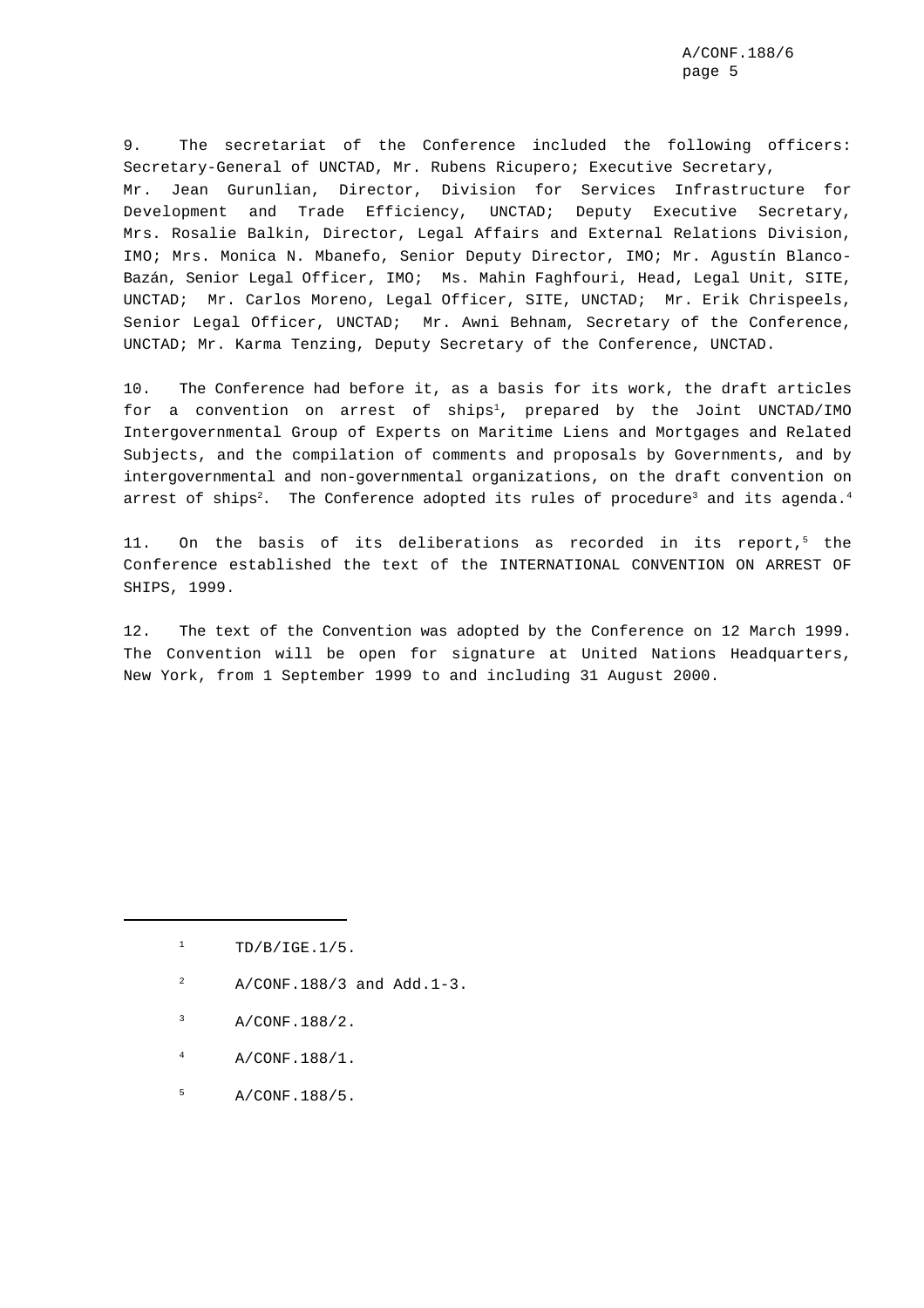Done in Geneva, on this twelfth day of March, one thousand nine hundred and ninety-nine, in one original in the Arabic, Chinese, English, French, Russian and Spanish languages, all texts being equally authentic. The original of the Final Act shall be deposited in the archives of the United Nations Secretariat.

> Zhu Zengjie President of the Conference

> R. Ricupero Secretary-General of UNCTAD

J. Gurunlian Executive Secretary of the Conference

R. Balkin Deputy Executive Secretary of the Conference

> M. Faghfouri Head, Legal Unit, SITE

E. Chrispeels Senior Legal Officer

A. Behnam Secretary of the Conference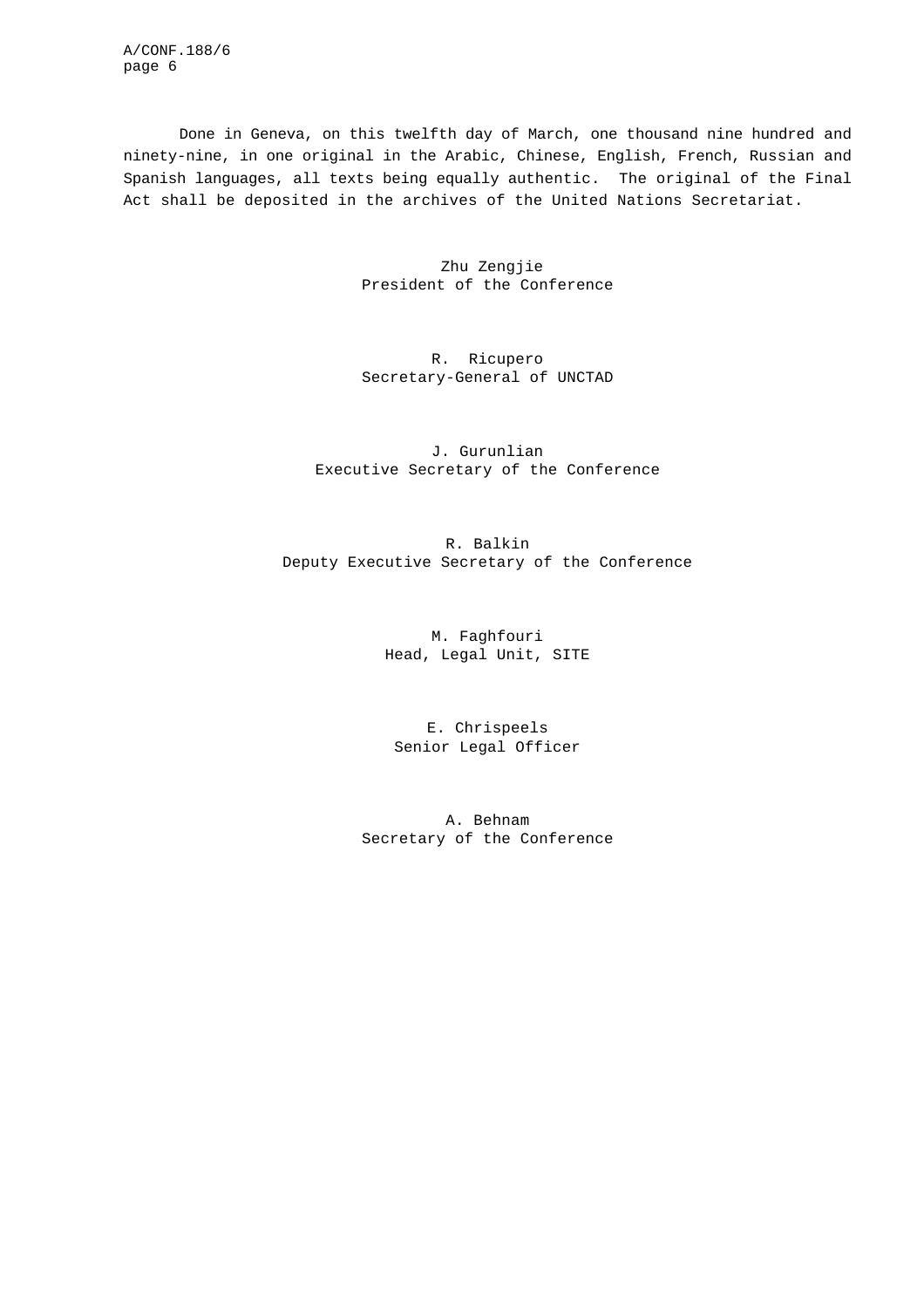IN WITNESS WHEREOF the undersigned representatives have signed this Final Act.

The States whose representatives signed the Final Act are: Algeria, Argentina, Australia, Belgium, Benin, Brazil, Cameroon, Canada, China, Colombia, Côte d'Ivoire, Croatia, Cuba, Denmark, Ecuador, Egypt, El Salvador, Estonia, Finland, France, Gabon, Gambia, Germany, Ghana, Greece, Guinea, Haiti, Honduras, Indonesia, Iran (Islamic Republic of), Italy, Japan, Latvia, Liberia, Lithuania, Madagascar, Malta, Marshall Islands, Mexico, Monaco, Mozambique, Netherlands, Nigeria, Norway, Pakistan, Panama, Peru, Philippines, Portugal, Republic of Korea, Romania, Russian Federation, Singapore, Slovenia, Spain, Sri Lanka, Sudan, Syrian Arab Republic, Sweden, Switzerland, Thailand, Tunisia, Turkey, Ukraine, United Kingdom of Great Britain and Northern Ireland, United Republic of Tanzania, United States of America, and Viet Nam.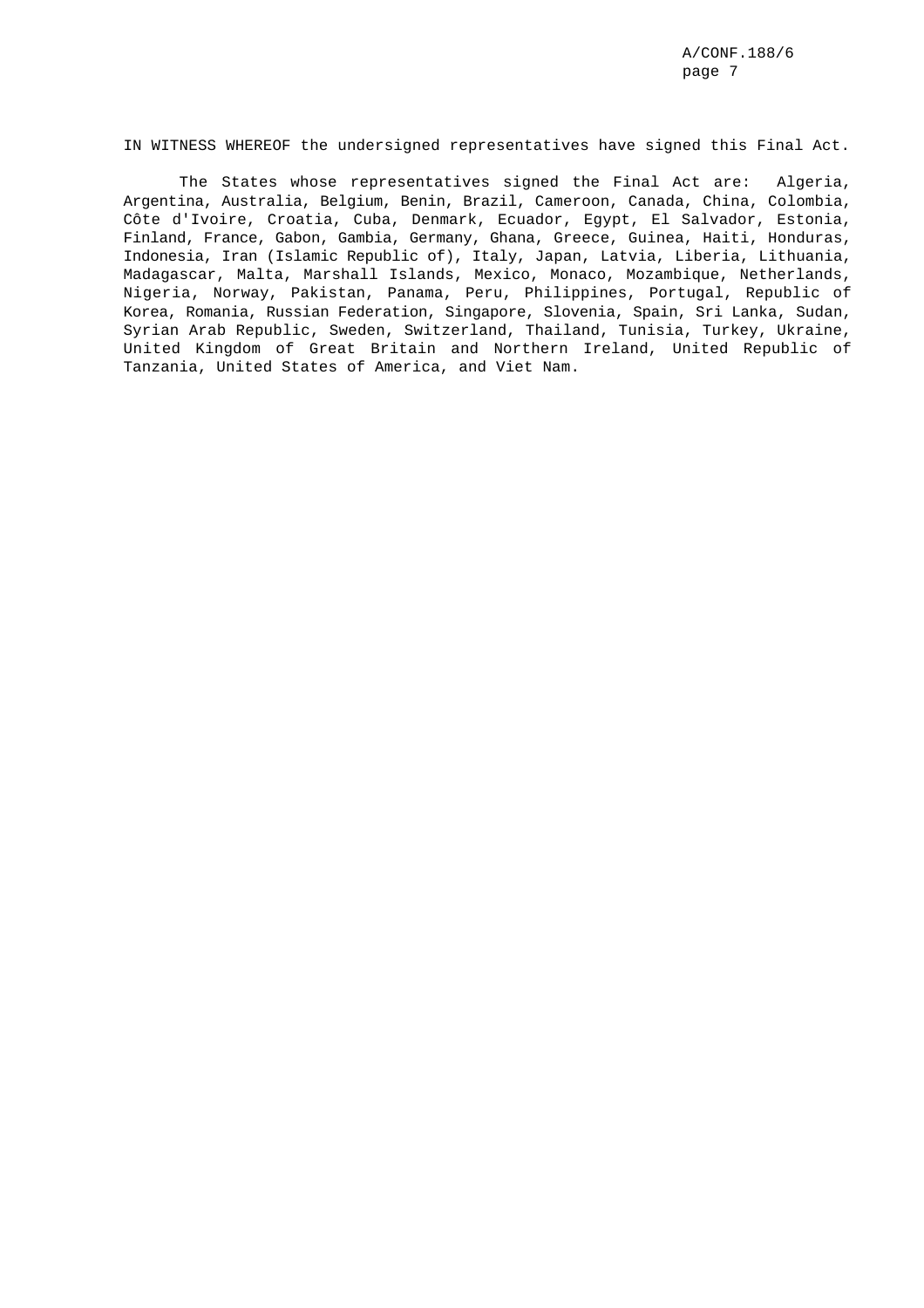#### **INTERNATIONAL CONVENTION ON ARREST OF SHIPS, 1999**

*The States Parties to this Convention*,

*Recognizing* the desirability of facilitating the harmonious and orderly development of world seaborne trade,

*Convinced* of the necessity for a legal instrument establishing international uniformity in the field of arrest of ships which takes account of recent developments in related fields,

*Have agreed* as follows:

# Article 1 **Definitions**

For the purposes of this Convention:

- 1. "Maritime Claim" means a claim arising out of one or more of the following:
	- (a) loss or damage caused by the operation of the ship;
	- (b) loss of life or personal injury occurring, whether on land or on water, in direct connection with the operation of the ship;
	- (c) salvage operations or any salvage agreement, including, if applicable, special compensation relating to salvage operations in respect of a ship which by itself or its cargo threatened damage to the environment;
	- (d) damage or threat of damage caused by the ship to the environment, coastline or related interests; measures taken to prevent, minimize, or remove such damage; compensation for such damage; costs of reasonable measures of reinstatement of the environment actually undertaken or to be undertaken; loss incurred or likely to be incurred by third parties in connection with such damage; and damage, costs, or loss of a similar nature to those identified in this subparagraph (d);
	- (e) costs or expenses relating to the raising, removal, recovery, destruction or the rendering harmless of a ship which is sunk, wrecked, stranded or abandoned, including anything that is or has been on board such ship, and costs or expenses relating to the preservation of an abandoned ship and maintenance of its crew;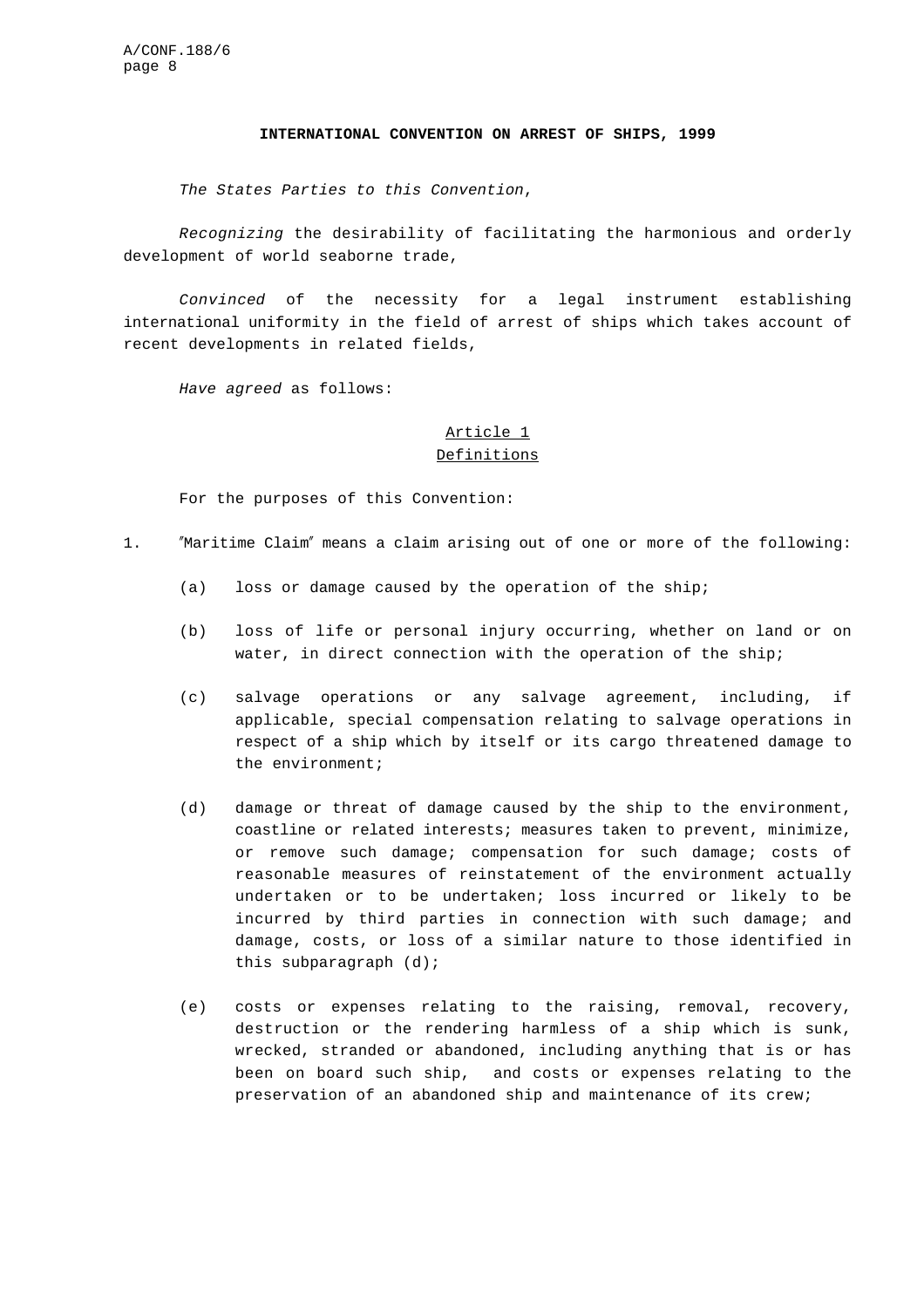- (f) any agreement relating to the use or hire of the ship, whether contained in a charter party or otherwise;
- (g) any agreement relating to the carriage of goods or passengers on board the ship, whether contained in a charter party or otherwise;
- (h) loss of or damage to or in connection with goods (including luggage) carried on board the ship;
- (i) general average;
- (j) towage;
- (k) pilotage;
- (l) goods, materials, provisions, bunkers, equipment (including containers) supplied or services rendered to the ship for its operation, management, preservation or maintenance;
- (m) construction, reconstruction, repair, converting or equipping of the ship;
- (n) port, canal, dock, harbour and other waterway dues and charges;
- (o) wages and other sums due to the master, officers and other members of the ship's complement in respect of their employment on the ship, including costs of repatriation and social insurance contributions payable on their behalf;
- (p) disbursements incurred on behalf of the ship or its owners;
- (q) insurance premiums (including mutual insurance calls) in respect of the ship, payable by or on behalf of the shipowner or demise charterer;
- (r) any commissions, brokerages or agency fees payable in respect of the ship by or on behalf of the shipowner or demise charterer;
- (s) any dispute as to ownership or possession of the ship;
- (t) any dispute between co-owners of the ship as to the employment or earnings of the ship;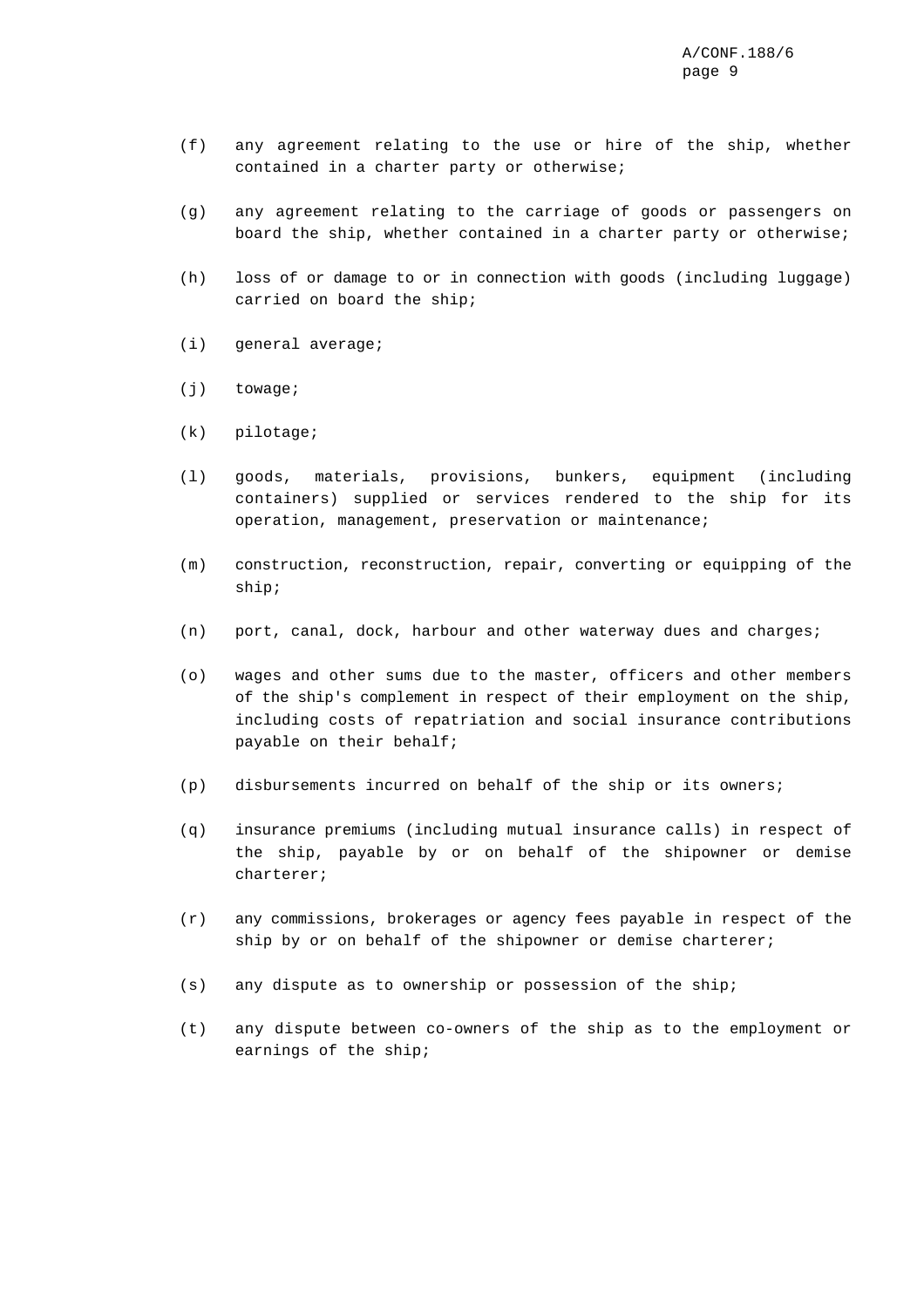- (u) a mortgage or a "hypothèque" or a charge of the same nature on the ship;
- (v) any dispute arising out of a contract for the sale of the ship.

2. "Arrest" means any detention or restriction on removal of a ship by order of a Court to secure a maritime claim, but does not include the seizure of a ship in execution or satisfaction of a judgment or other enforceable instrument.

3. "Person" means any individual or partnership or any public or private body, whether corporate or not, including a State or any of its constituent subdivisions.

- 4. "Claimant" means any person asserting a maritime claim.
- 5. "Court" means any competent judicial authority of a State.

# Article 2

### Powers of arrest

1. A ship may be arrested or released from arrest only under the authority of a Court of the State Party in which the arrest is effected.

2. A ship may only be arrested in respect of a maritime claim but in respect of no other claim.

3. A ship may be arrested for the purpose of obtaining security notwithstanding that, by virtue of a jurisdiction clause or arbitration clause in any relevant contract, or otherwise, the maritime claim in respect of which the arrest is effected is to be adjudicated in a State other than the State where the arrest is effected, or is to be arbitrated, or is to be adjudicated subject to the law of another State.

4. Subject to the provisions of this Convention, the procedure relating to the arrest of a ship or its release shall be governed by the law of the State in which the arrest was effected or applied for.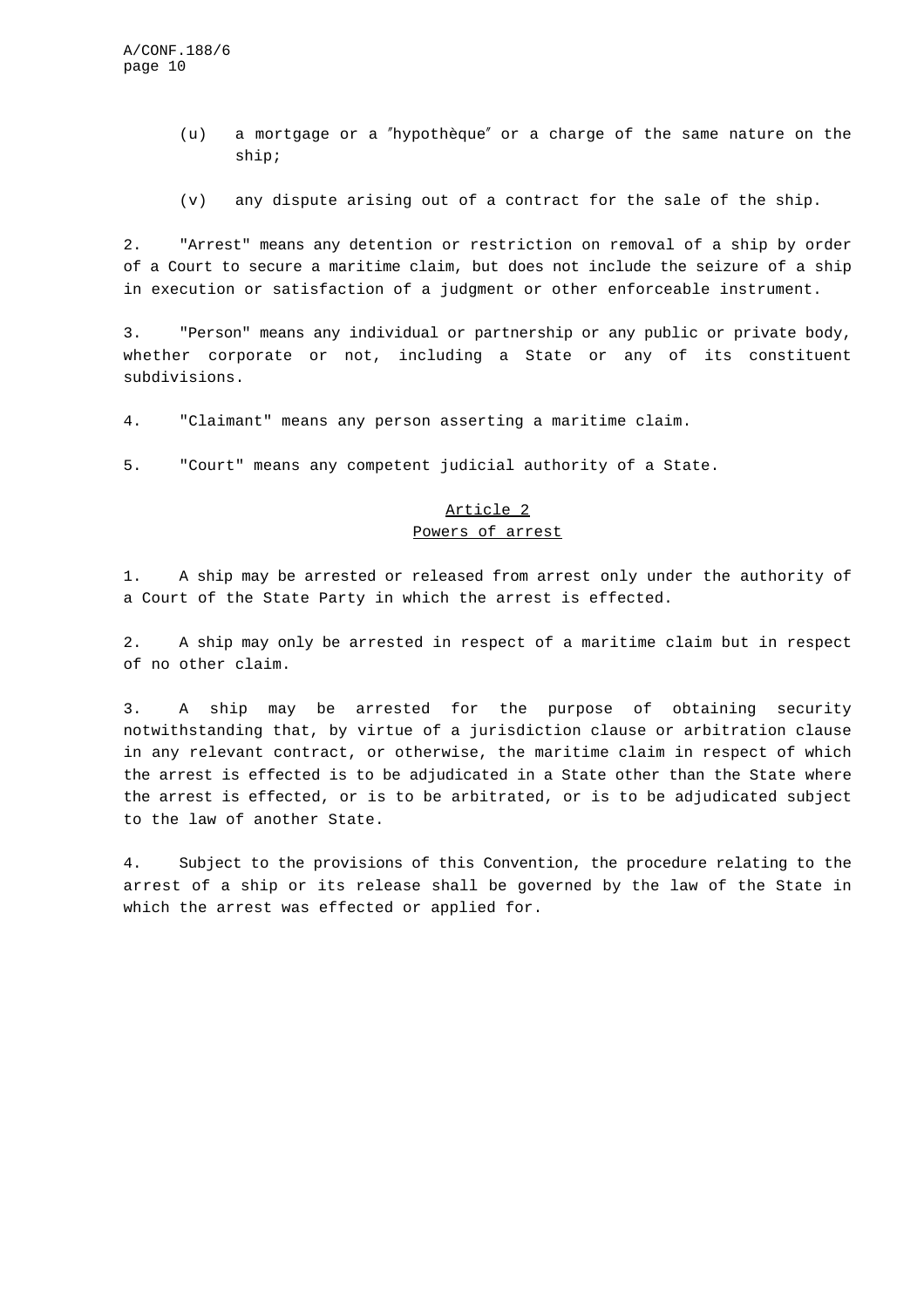# Article 3 Exercise of right of arrest

1. Arrest is permissible of any ship in respect of which a maritime claim is asserted if:

- (a) the person who owned the ship at the time when the maritime claim arose is liable for the claim and is owner of the ship when the arrest is effected; or
- (b) the demise charterer of the ship at the time when the maritime claim arose is liable for the claim and is demise charterer or owner of the ship when the arrest is effected; or
- (c) the claim is based upon a mortgage or a "hypothèque" or a charge of the same nature on the ship; or
- (d) the claim relates to the ownership or possession of the ship; or
- (e) the claim is against the owner, demise charterer, manager or operator of the ship and is secured by a maritime lien which is granted or arises under the law of the State where the arrest is applied for.

2. Arrest is also permissible of any other ship or ships which, when the arrest is effected, is or are owned by the person who is liable for the maritime claim and who was, when the claim arose:

- (a) owner of the ship in respect of which the maritime claim arose; or
- (b) demise charterer, time charterer or voyage charterer of that ship.

This provision does not apply to claims in respect of ownership or possession of a ship.

3. Notwithstanding the provisions of paragraphs 1 and 2 of this article, the arrest of a ship which is not owned by the person liable for the claim shall be permissible only if, under the law of the State where the arrest is applied for, a judgment in respect of that claim can be enforced against that ship by judicial or forced sale of that ship.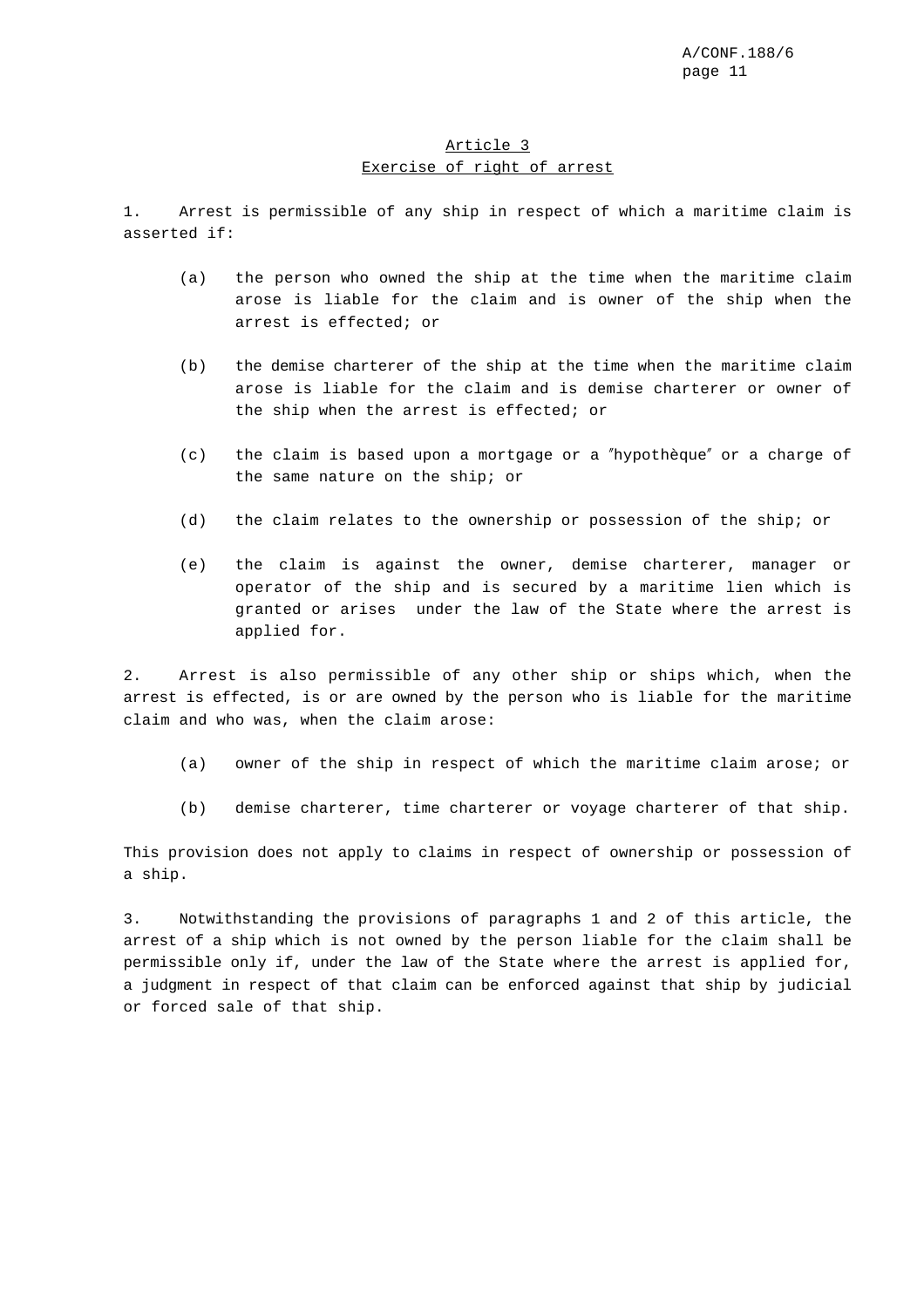# Article 4 Release from arrest

1. A ship which has been arrested shall be released when sufficient security has been provided in a satisfactory form, save in cases in which a ship has been arrested in respect of any of the maritime claims enumerated in article 1, paragraphs 1 (s) and (t). In such cases, the Court may permit the person in possession of the ship to continue trading the ship, upon such person providing sufficient security, or may otherwise deal with the operation of the ship during the period of the arrest.

2. In the absence of agreement between the parties as to the sufficiency and form of the security, the Court shall determine its nature and the amount thereof, not exceeding the value of the arrested ship.

3. Any request for the ship to be released upon security being provided shall not be construed as an acknowledgement of liability nor as a waiver of any defence or any right to limit liability.

4. If a ship has been arrested in a non-party State and is not released although security in respect of that ship has been provided in a State Party in respect of the same claim, that security shall be ordered to be released on application to the Court in the State Party.

5. If in a non-party State the ship is released upon satisfactory security in respect of that ship being provided, any security provided in a State Party in respect of the same claim shall be ordered to be released to the extent that the total amount of security provided in the two States exceeds:

- (a) the claim for which the ship has been arrested, or
- (b) the value of the ship,

whichever is the lower. Such release shall, however, not be ordered unless the security provided in the non-party State will actually be available to the claimant and will be freely transferable.

6. Where, pursuant to paragraph 1 of this article, security has been provided, the person providing such security may at any time apply to the Court to have that security reduced, modified, or cancelled.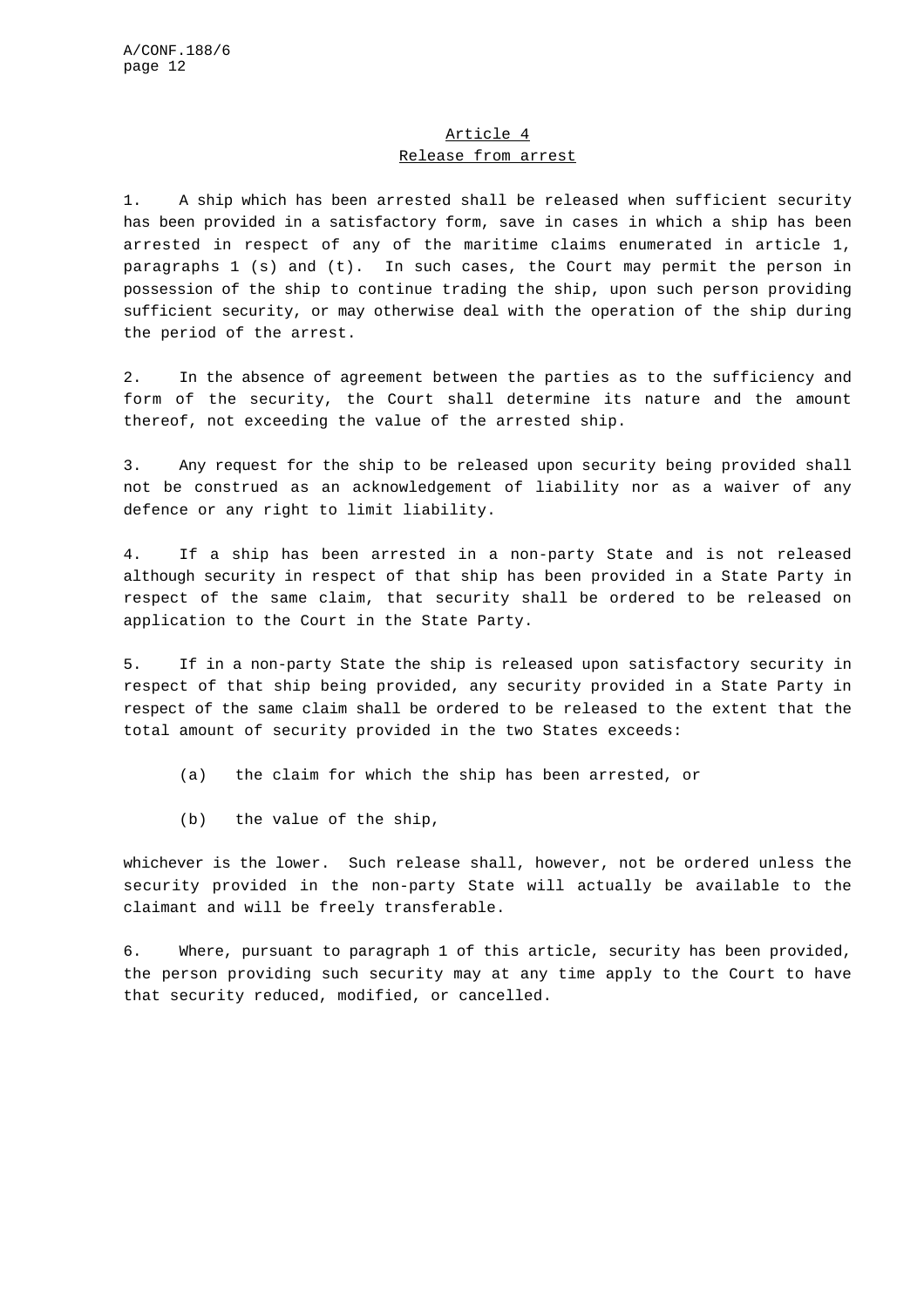# Article 5 Right of rearrest and multiple arrest

1. Where in any State a ship has already been arrested and released or security in respect of that ship has already been provided to secure a maritime claim, that ship shall not thereafter be rearrested or arrested in respect of the same maritime claim unless:

- (a) the nature or amount of the security in respect of that ship already provided in respect of the same claim is inadequate, on condition that the aggregate amount of security may not exceed the value of the ship; or
- (b) the person who has already provided the security is not, or is unlikely to be, able to fulfil some or all of that person's obligations; or
- (c) the ship arrested or the security previously provided was released either:
	- (i) upon the application or with the consent of the claimant acting on reasonable grounds, or
	- (ii) because the claimant could not by taking reasonable steps prevent the release.

2. Any other ship which would otherwise be subject to arrest in respect of the same maritime claim shall not be arrested unless:

- (a) the nature or amount of the security already provided in respect of the same claim is inadequate; or
- (b) the provisions of paragraph 1 (b) or (c) of this article are applicable.

3. "Release" for the purpose of this article shall not include any unlawful release or escape from arrest.

### Article 6

### Protection of owners and demise charterers of arrested ships

1. The Court may as a condition of the arrest of a ship, or of permitting an arrest already effected to be maintained, impose upon the claimant who seeks to arrest or who has procured the arrest of the ship the obligation to provide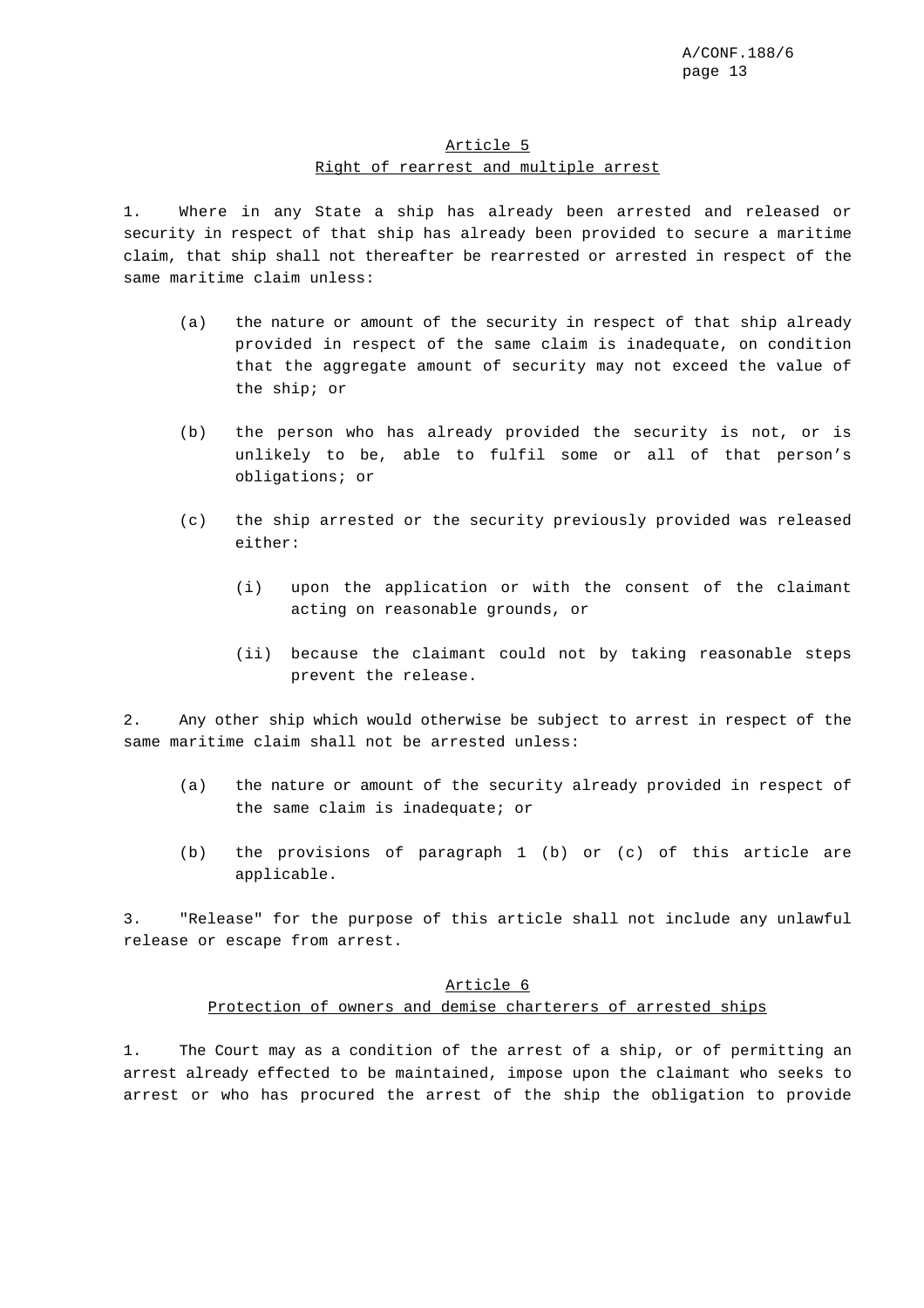security of a kind and for an amount, and upon such terms, as may be determined by that Court for any loss which may be incurred by the defendant as a result of the arrest, and for which the claimant may be found liable, including but not restricted to such loss or damage as may be incurred by that defendant in consequence of:

- (a) the arrest having been wrongful or unjustified; or
- (b) excessive security having been demanded and provided.

2. The Courts of the State in which an arrest has been effected shall have jurisdiction to determine the extent of the liability, if any, of the claimant for loss or damage caused by the arrest of a ship, including but not restricted to such loss or damage as may be caused in consequence of:

(a) the arrest having been wrongful or unjustified, or

(b) excessive security having been demanded and provided.

3. The liability, if any, of the claimant in accordance with paragraph 2 of this article shall be determined by application of the law of the State where the arrest was effected.

4. If a Court in another State or an arbitral tribunal is to determine the merits of the case in accordance with the provisions of article 7, then proceedings relating to the liability of the claimant in accordance with paragraph 2 of this article may be stayed pending that decision.

5. Where pursuant to paragraph 1 of this article security has been provided, the person providing such security may at any time apply to the Court to have that security reduced, modified or cancelled.

# Article 7 Jurisdiction on the merits of the case

1. The Courts of the State in which an arrest has been effected or security provided to obtain the release of the ship shall have jurisdiction to determine the case upon its merits, unless the parties validly agree or have validly agreed to submit the dispute to a Court of another State which accepts jurisdiction, or to arbitration.

2. Notwithstanding the provisions of paragraph 1 of this article, the Courts of the State in which an arrest has been effected, or security provided to obtain the release of the ship, may refuse to exercise that jurisdiction where that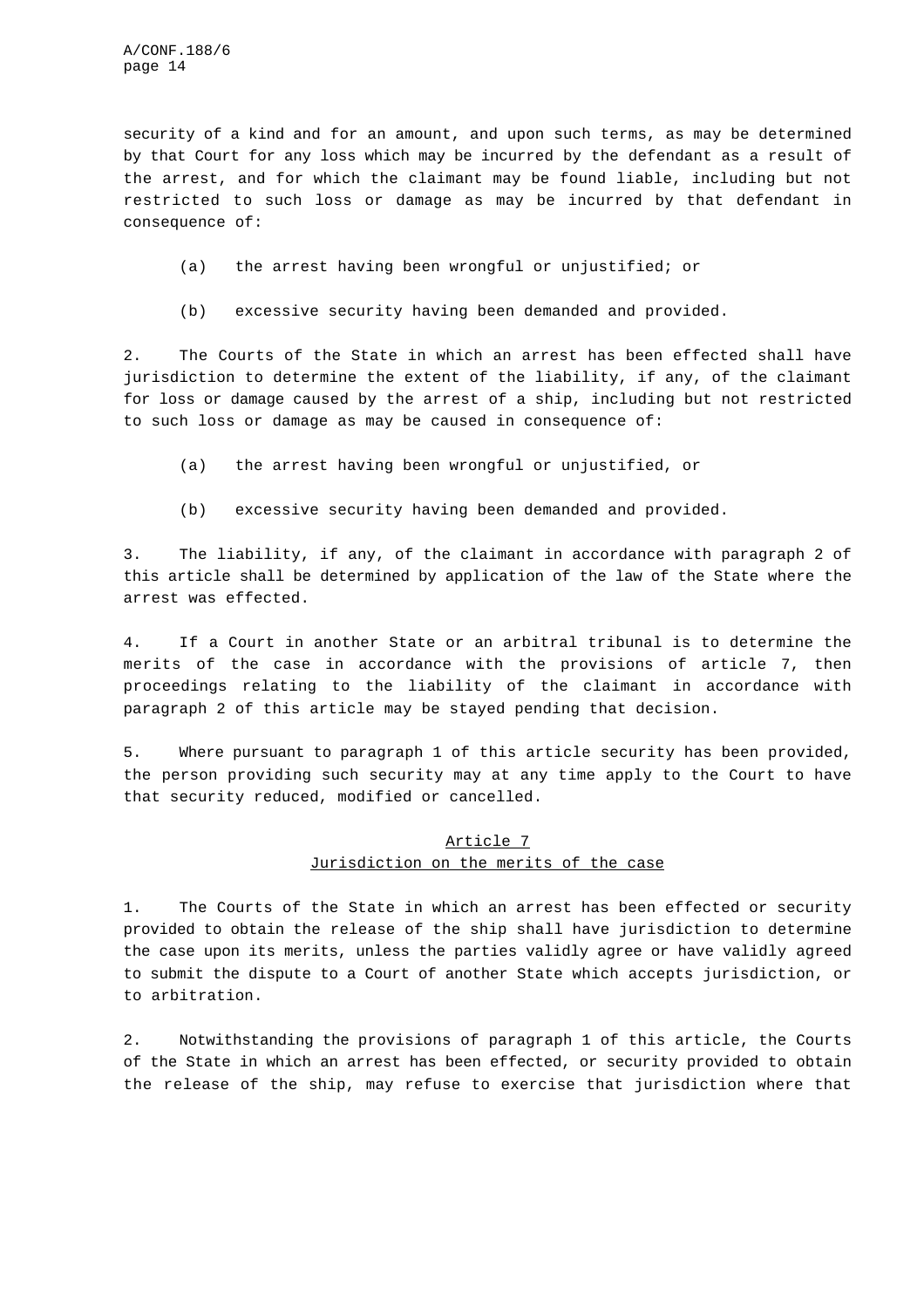refusal is permitted by the law of that State and a Court of another State accepts jurisdiction.

3. In cases where a Court of the State where an arrest has been effected or security provided to obtain the release of the ship:

- (a) does not have jurisdiction to determine the case upon its merits; or
- (b) has refused to exercise jurisdiction in accordance with the provisions of paragraph 2 of this article,

such Court may, and upon request shall, order a period of time within which the claimant shall bring proceedings before a competent Court or arbitral tribunal.

4. If proceedings are not brought within the period of time ordered in accordance with paragraph 3 of this article then the ship arrested or the security provided shall, upon request, be ordered to be released.

5. If proceedings are brought within the period of time ordered in accordance with paragraph 3 of this article, or if proceedings before a competent Court or arbitral tribunal in another State are brought in the absence of such order, any final decision resulting therefrom shall be recognized and given effect with respect to the arrested ship or to the security provided in order to obtain its release, on condition that:

- (a) the defendant has been given reasonable notice of such proceedings and a reasonable opportunity to present the case for the defence; and
- (b) such recognition is not against public policy (*ordre public*).

6. Nothing contained in the provisions of paragraph 5 of this article shall restrict any further effect given to a foreign judgment or arbitral award under the law of the State where the arrest of the ship was effected or security provided to obtain its release.

# Article 8 Application

1. This Convention shall apply to any ship within the jurisdiction of any State Party, whether or not that ship is flying the flag of a State Party.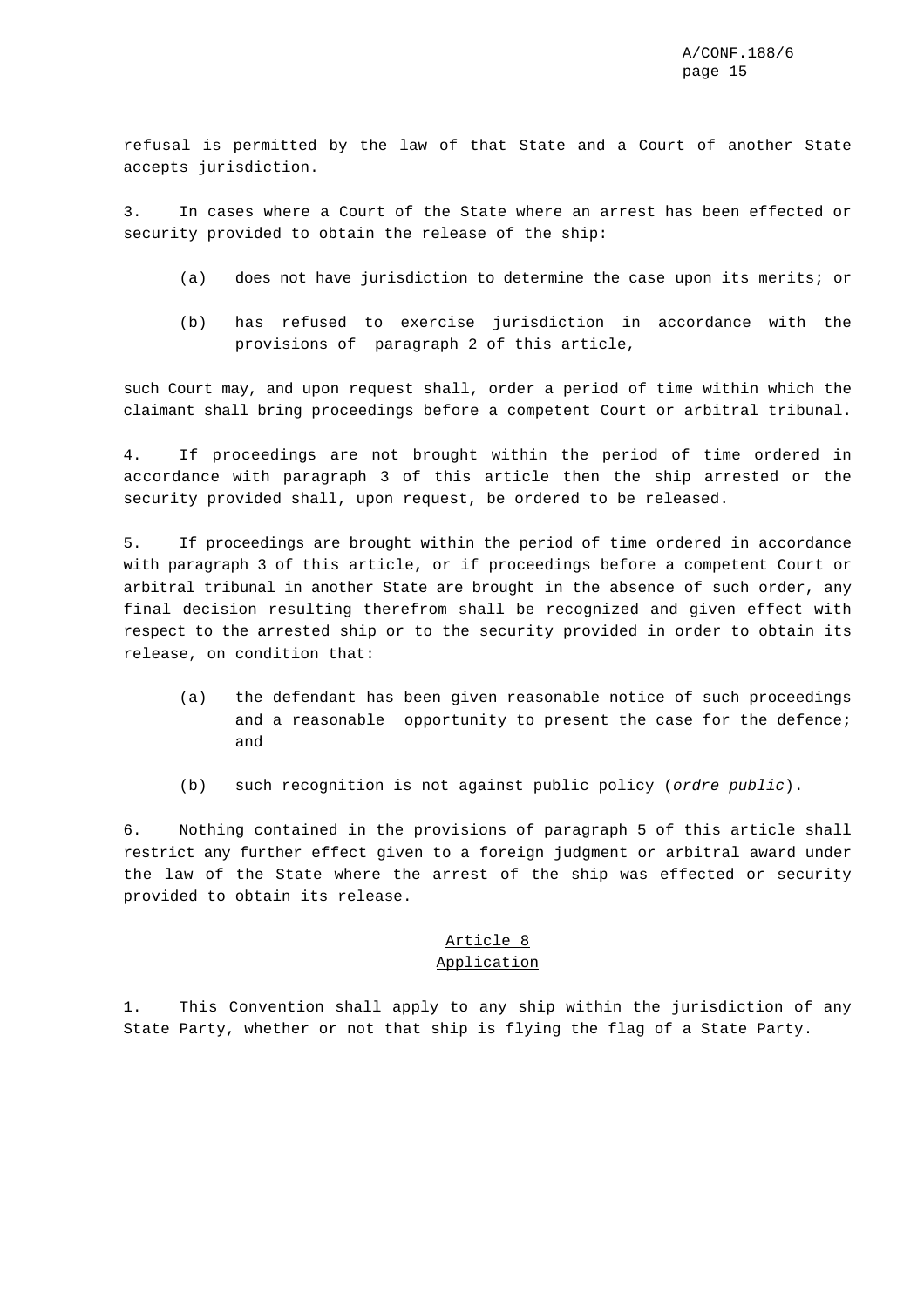2. This Convention shall not apply to any warship, naval auxiliary or other ships owned or operated by a State and used, for the time being, only on government non-commercial service.

3. This Convention does not affect any rights or powers vested in any Government or its departments, or in any public authority, or in any dock or harbour authority, under any international convention or under any domestic law or regulation, to detain or otherwise prevent from sailing any ship within their jurisdiction.

4. This Convention shall not affect the power of any State or Court to make orders affecting the totality of a debtor's assets.

5. Nothing in this Convention shall affect the application of international conventions providing for limitation of liability, or domestic law giving effect thereto, in the State where an arrest is effected.

6. Nothing in this Convention shall modify or affect the rules of law in force in the States Parties relating to the arrest of any ship physically within the jurisdiction of the State of its flag procured by a person whose habitual residence or principal place of business is in that State, or by any other person who has acquired a claim from such person by subrogation, assignment or otherwise.

# Article 9 Non-creation of maritime liens

Nothing in this Convention shall be construed as creating a maritime lien.

# Article 10

### **Reservations**

1. Any State may, at the time of signature, ratification, acceptance, approval, or accession, or at any time thereafter, reserve the right to exclude the application of this Convention to any or all of the following :

- (a) ships which are not seagoing;
- (b) ships not flying the flag of a State Party;
- (c) claims under article 1, paragraph 1 (s).

2. A State may, when it is also a State Party to a specified treaty on navigation on inland waterways, declare when signing, ratifying, accepting, approving or acceding to this Convention, that rules on jurisdiction, recognition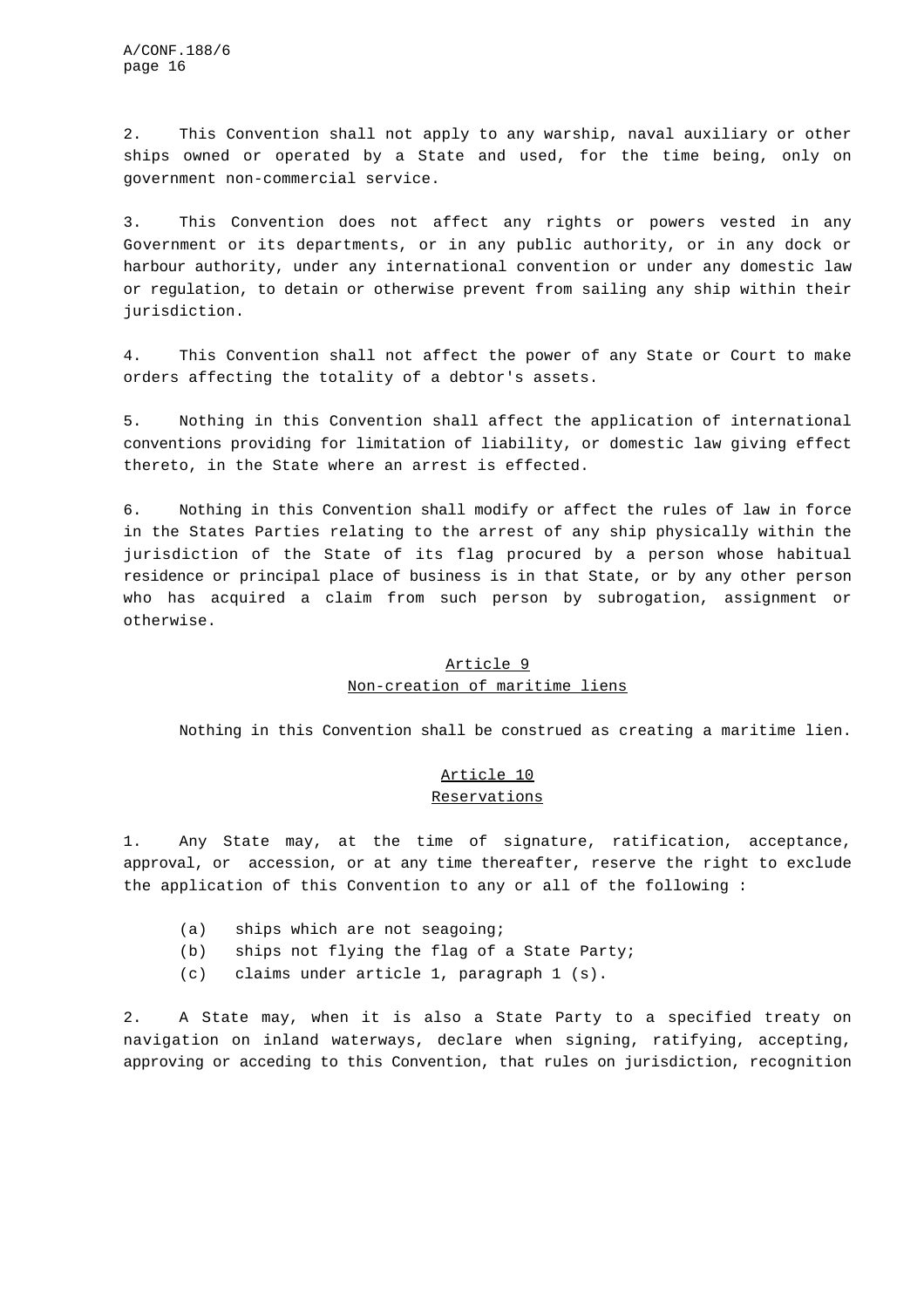and execution of court decisions provided for in such treaties shall prevail over the rules contained in article 7 of this Convention.

# Article 11 **Depositary**

This Convention shall be deposited with the Secretary-General of the United Nations.

#### Article 12

### Signature, ratification, acceptance, approval and accession

1. This Convention shall be open for signature by any State at the Headquarters of the United Nations, New York, from 1 September 1999 to 31 August 2000 and shall thereafter remain open for accession.

- 2. States may express their consent to be bound by this Convention by:
	- (a) signature without reservation as to ratification, acceptance or approval; or
	- (b) signature subject to ratification, acceptance or approval, followed by ratification, acceptance or approval; or
	- (c) accession.

3. Ratification, acceptance, approval or accession shall be effected by the deposit of an instrument to that effect with the depositary.

# Article 13 States with more than one system of law

1. If a State has two or more territorial units in which different systems of law are applicable in relation to matters dealt with in this Convention, it may at the time of signature, ratification, acceptance, approval or accession declare that this Convention shall extend to all its territorial units or only to one or more of them and may modify this declaration by submitting another declaration at any time.

2. Any such declaration shall be notified to the depositary and shall state expressly the territorial units to which the Convention applies.

3. In relation to a State Party which has two or more systems of law with regard to arrest of ships applicable in different territorial units, references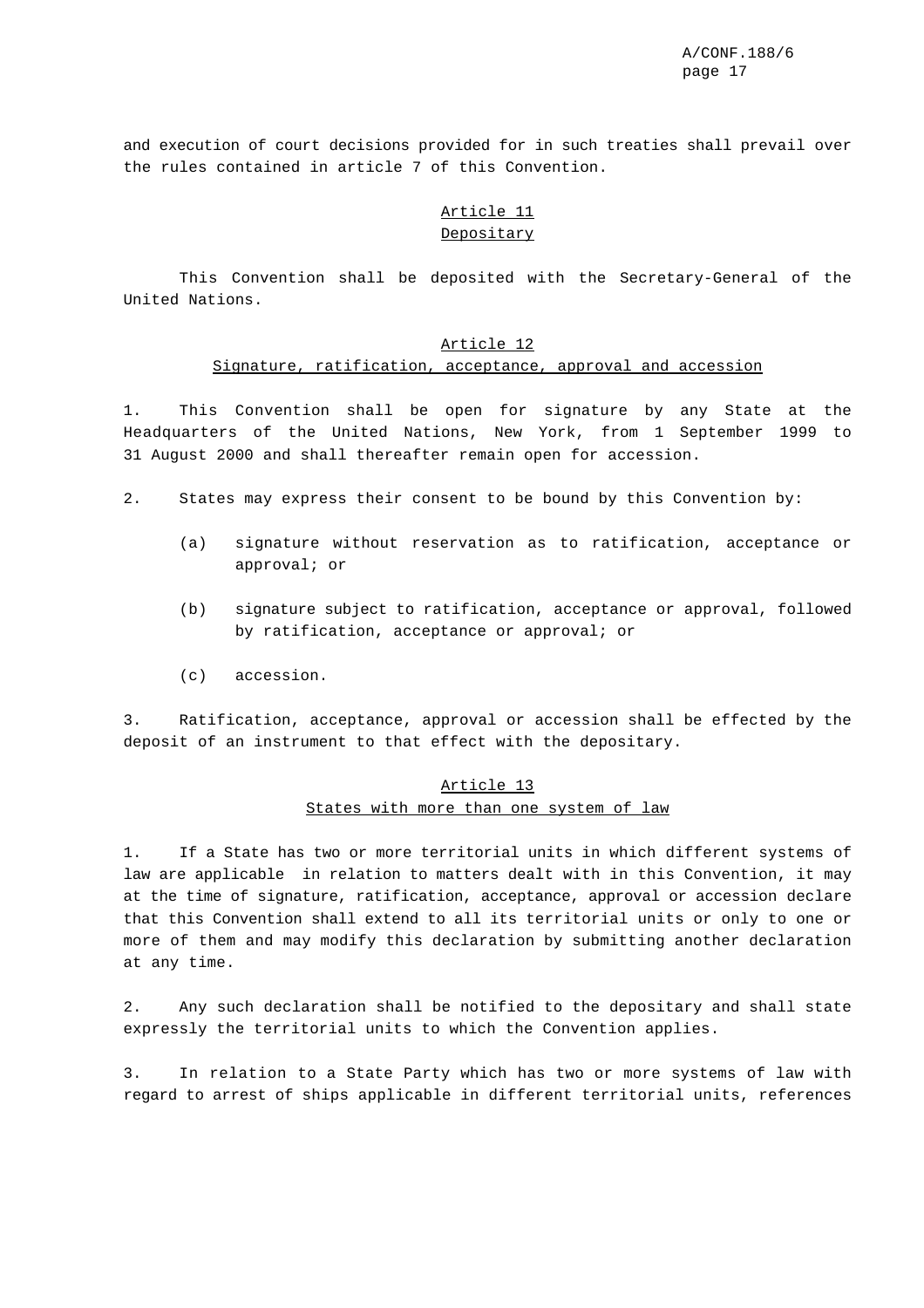in this Convention to the Court of a State and the law of a State shall be respectively construed as referring to the Court of the relevant territorial unit within that State and the law of the relevant territorial unit of that State.

# Article 14

# Entry into force

1. This Convention shall enter into force six months following the date on which 10 States have expressed their consent to be bound by it.

2. For a State which expresses its consent to be bound by this Convention after the conditions for entry into force thereof have been met, such consent shall take effect three months after the date of expression of such consent.

## Article 15

### Revision and amendment

1. A conference of States Parties for the purpose of revising or amending this Convention shall be convened by the Secretary-General of the United Nations at the request of one-third of the States Parties.

2. Any consent to be bound by this Convention, expressed after the date of entry into force of an amendment to this Convention, shall be deemed to apply to the Convention, as amended.

# Article 16

# **Denunciation**

1. This Convention may be denounced by any State Party at any time after the date on which this Convention enters into force for that State.

2. Denunciation shall be effected by deposit of an instrument of denunciation with the depositary.

3. A denunciation shall take effect one year, or such longer period as may be specified in the instrument of denunciation, after the receipt of the instrument of denunciation by the depositary.

# Article 17

## **Languages**

This Convention is established in a single original in the Arabic, Chinese, English, French, Russian and Spanish languages, each text being equally authentic.